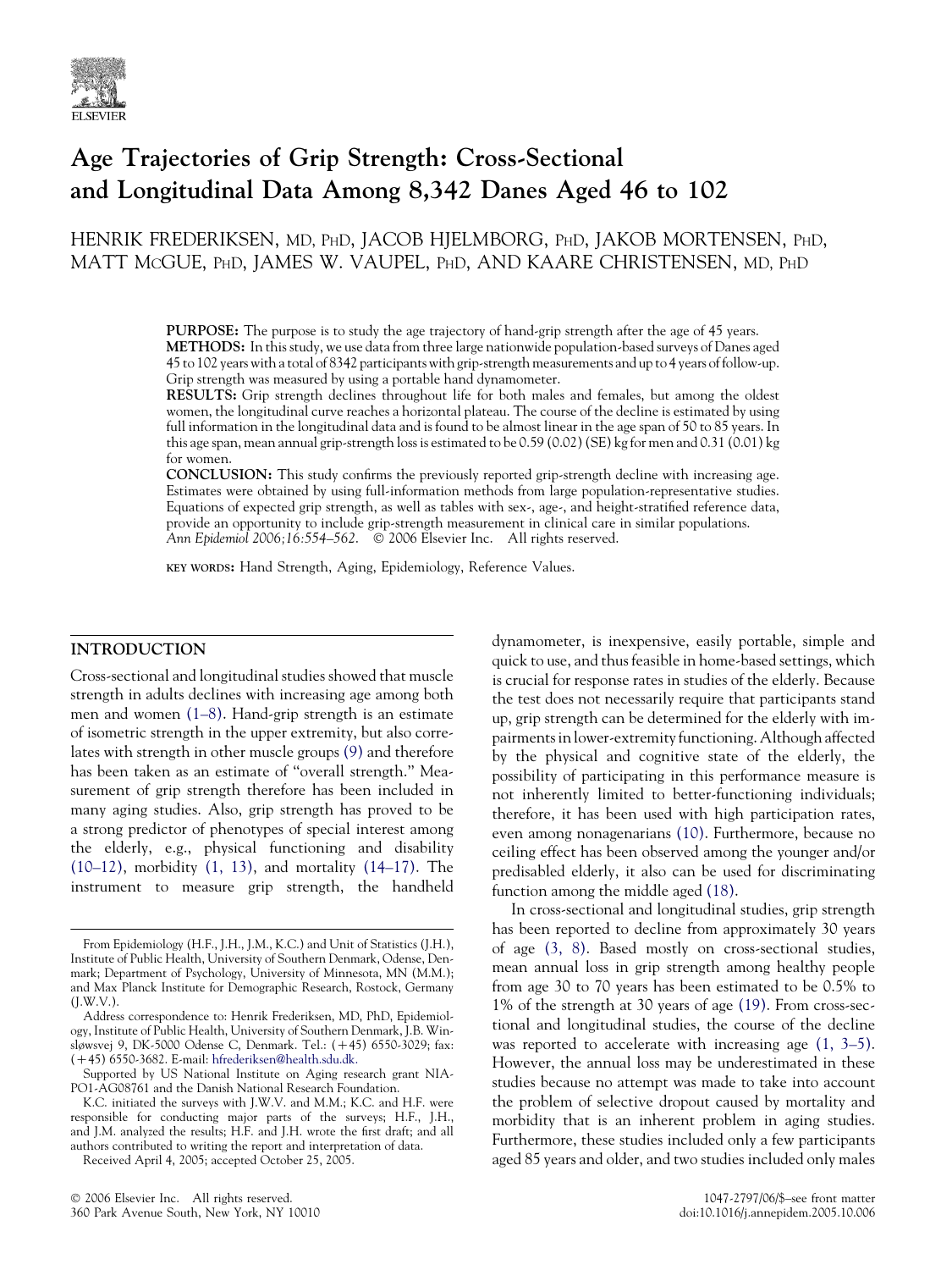| Selected Abbreviations and Acronyms                 |
|-----------------------------------------------------|
| $MADT =$ Study of Middle-Aged Danish Twins          |
| $LSADT = Longitudinal Study of Aging Danish T wins$ |

(1, 5). In the present study, we describe the course of decline in grip strength from age 45 by using cross-sectional data from three large nationwide surveys of middle-aged, elderly, and oldest-old individuals, as well as 2- and 4-year follow-up data among the elderly and oldest old. Results can be used for studying differences in health and functioning of the elderly across regions and countries, as well as background data if grip-strength measurement is adopted as a routine measure in clinical assessment of the elderly.

# METHODS

#### Study Population

The sample was composed of participants in three nationwide population-based surveys: the Study of Middle-Aged Danish Twins (MADT) [\(18\);](#page-7-0) the Longitudinal Study of Aging Danish Twins (LSADT), waves 3 (1999), 4 (2001), and 5 (2003) [\(20\);](#page-7-0) and the Danish 1905 Cohort Study waves 1 (1998), 2 (2000), and 3 (2003) [\(21\)](#page-7-0), which have been described in detail previously. In brief, participants in the MADT and LSADT were identified in The Danish Twin Register [\(22\),](#page-7-0) and participants in the 1905 Cohort Study were identified in the Danish civil registration system [\(23\)](#page-7-0). Eligible participants in the MADT represented a random sample of 120 twin pairs from each of the 22 birth cohorts from 1931 to 1952 (aged 46 to 67 years in 1998). The MADT has not yet had follow-up surveys. Eligible participants in the LSADT were Danish twins aged 70 years and older on January 1, 1999, and 2001, respectively. The LSADT 2001 survey was composed of follow-up on participants from the LSADT 1999, as well as 460 new participants who had turned 70 years since 1999. The LSADT 2003 survey was composed of only follow-up on participants from the LSADT 2001.

Eligible participants in the 1905 Cohort Study were all Danes born in 1905 and alive in 1998 (age 92 to 93 years), wave 1. The second and third waves were composed of follow-up on participants from previous waves. The MADT survey included 4314 participants (participation rate, 83%). Valid grip-strength measures was obtained from 4148 participants (2123 men and 2025 women) in this cohort. In the LSADT and 1905 cohort surveys, an overview of participation numbers, participation rates, and numbers of grip-strength measures are shown in detail in [Figures 1](#page-2-0) and [2](#page-3-0). All surveys were conducted in periods of 3 to 6 months in 1998 to 2003. A highly comparable structured interview was used in all studies, which were home based and included physical testing (e.g., grip strength and spirometry), cognitive testing, and DNA sampling and were performed by lay interviewers from the Danish National Institute of Social Research. All interviewers had substantial experience in interviewing the elderly, completed a detailed training program by a physician, and were monitored closely during the interview periods. If a person could not participate because of mental or physical weakness, a proxy respondent was encouraged to participate in the interview (LSADT and 1905 cohort surveys only). Thus, proxy participation included no grip-strength measurements [\(Figs. 1](#page-2-0) and [2](#page-3-0)).

Thirteen twins born in 1905 participated in both the LSADT and 1905 Cohort Study. Grip-strength data for these individuals are used from the LSADT survey only.

# Grip Strength

Grip strength in kilograms was measured by using a Smedley dynamometer (TTM; Tokyo, Japan). To measure maximal strength, the width of the handle was adjusted to fit the hand size; the second phalanx should rest against the inner stirrup. Grip strength is influenced by elbow position; strength is greater with a fully extended elbow [\(24\).](#page-7-0) We required the elbow to be in a  $90^{\circ}$  position and the upper arm to be tight against the trunk in a series of three measurements, with brief pauses between each, and subsequently used the maximal value as the estimate. We identified the maximum value of three measurements with each hand in the MADT and LSADT and three measurements with the preferred hand in the 1905 Cohort Study. Participants with fewer than three attempts or a difference of 20 kg or more between two measures were excluded ([Figs. 1](#page-2-0) and [2](#page-3-0)). In all, gripstrength measures were obtained from 8342 participants at baseline, 2827 participants at 2-year follow-up, and 1539 participants at 4-year follow-up [\(Figs. 1](#page-2-0) and [2\)](#page-3-0). The decreased number of participants at follow-up reflects the large number of MADT intake participants not yet followed up, as well as death and dropout among older participants in the LSADT and 1905 cohort surveys.

#### Analyses

In the analysis of our longitudinal data, we consider modeling evolution of marginal distributions of grip strength. Our goal is to estimate the evolution of the mean of grip strength over time (defined by age) for each sex based on longitudinal measurements. As expected, follow-up is incomplete for our cohorts because of death and dropout. Participants who drop out do not return later to the study; hence, we possess monotone missing data. We are interested in predicting grip strength in the living and will handle the missing data by imputing values only for dropouts and allow subjects who died to be removed from the study. The analysis therefore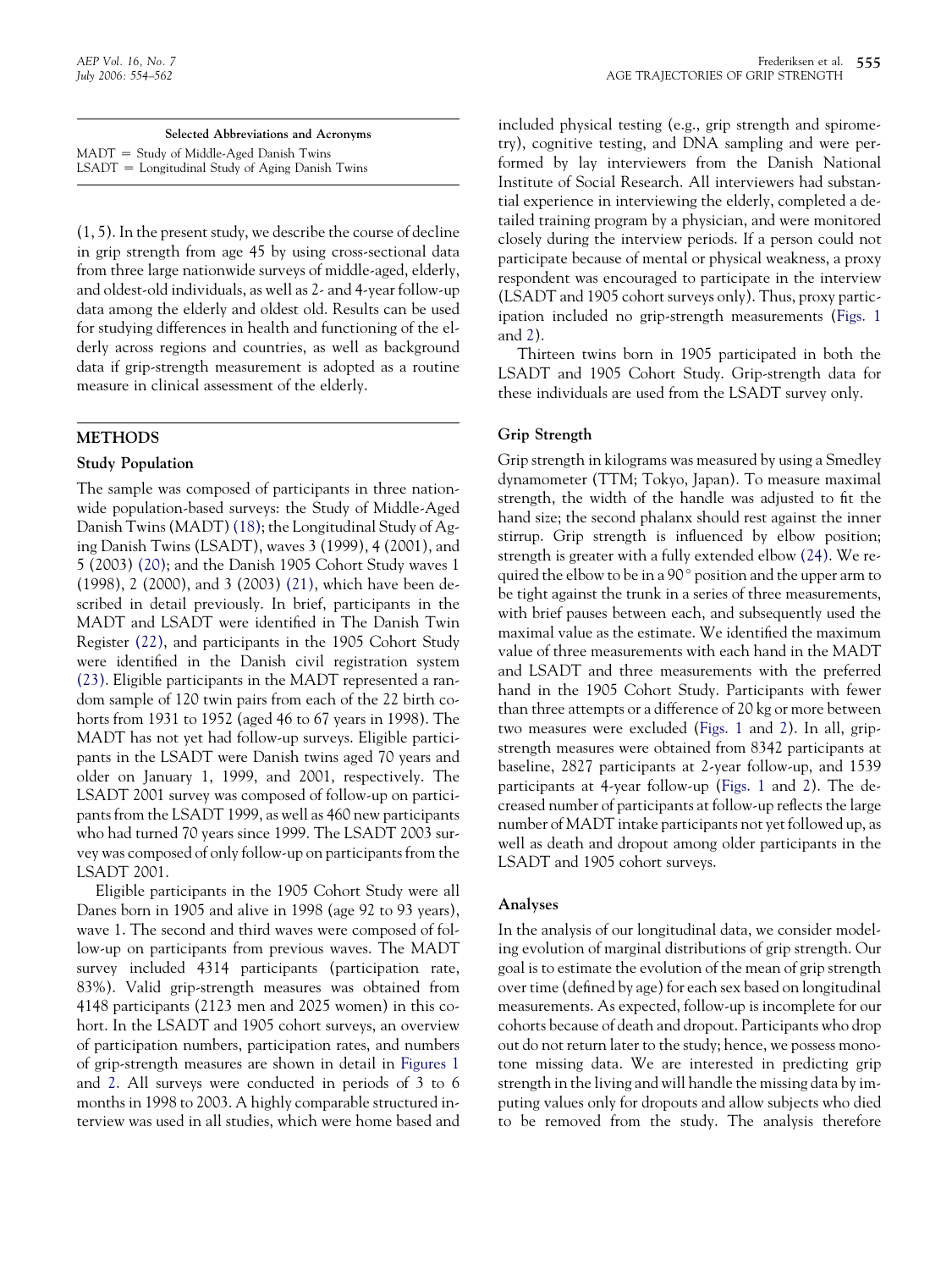<span id="page-2-0"></span>

FIGURE 1. Grip-strength measures in the Longitudinal Study of Aging Danish Twins (LSADT) 1999, 2001, and 2003 surveys. Proxy = proxy respondents, missing  $=$  no measures, invalid  $=$  less than three measures or 20 kg or greater difference between two measures.

assumes that the probability of dropout at wave t conditional on being in the study at  $t-1$  and surviving until  $t$  is independent of grip strength at time t (i.e., the ''missing at random'' assumption [\(25\)](#page-7-0)). To input missing data, we apply the inverse probability weighting method, as described by Dufouil et al. [\(26\)](#page-7-0) and Reilly and Pepe [\(27\)](#page-7-0). Briefly, if individual i has probability rho\_i(t) of being observed at time t, that is, one of  $1/\text{rho}_i(t)$  individuals as individual *i* are observed at time t, this observation is given the weight  $1/\text{rho}_i(t)$ . This is equivalent to inputting the observation of individual i for the 1/rho\_i(t)-1 missing observations. The probabilities rho\_i(t) are estimated by using logistic regression with the indicator variable for individual i of being observed at time t as dependent variable and observed characteristics (in particular, previous grip-strength values) as independent variables. Outcomes from analyses are compared with the case for which missing observations from dropout and death are simply ignored.

To quantify the evolution of the mean of grip strength over time, subjects are classified into 5-year cohorts by age of entry and sex. From ages 70 to 102 years (maximum age), the relationship of mean grip strength with age is estimated wholly from the longitudinal information. Before age 70, estimates follow from cross-sectional observations. We plot estimates of mean grip strength by mean age for each cohort. In case of longitudinal observations, estimates of mean grip strength for subsequent waves are connected by straight lines within each cohort. Finally, the relationship of mean grip strength with age is modeled by smoothed curves using the lowess method (with bandwidth of 0.4).

In this study, participants in the twin cohorts were analyzed as individuals. To account for the nonindependence of observations among intact twin pairs, data were analyzed by using the ''robust sandwich estimator'' of variance implemented in the statistical software packages STATA (Stata-Corp, College Station, TX) [\(28\)](#page-7-0) as the ''cluster'' option.

#### RESULTS

Grip strength varied according to age and sex, as expected, i.e., men were stronger than women and strength declined with increasing age [\(Figure 3](#page-4-0)). From age 70 onward, 2- and 4-year longitudinal data are included in the figure. Curves show an almost linear course of the decline, with a leveling-off tendency among the oldest women. At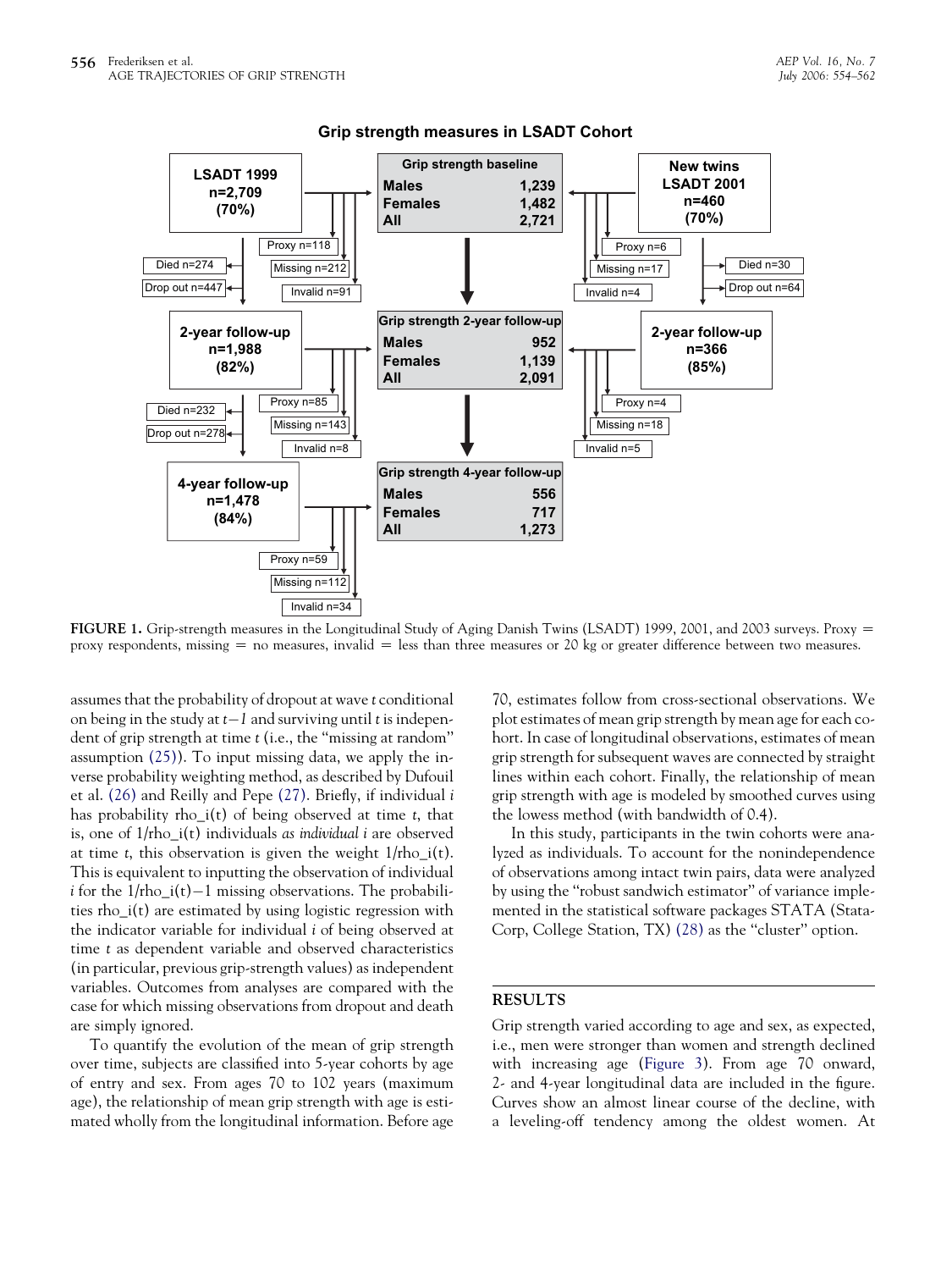<span id="page-3-0"></span>

FIGURE 2. Grip-strength measures in the Danish 1905 Cohort Study baseline, first, and second follow-up surveys. Proxy  $=$  proxy respondents, missing  $=$  no measures, invalid  $=$  less than three measures or 20 kg or greater difference between two measures.

baseline, grip strength also varied according to response profile in the successive waves. This is shown by using unadjusted data from the 1905 cohort study in [Figure 4](#page-5-0) because age adjustment is not needed in this cohort. Participants who completed two follow-ups were stronger than participants who completed only one follow-up, who were stronger than those who participated in only the baseline survey. Furthermore, participants who were nonresponders in next follow-up were stronger than those who died before the next follow-up. The same association is seen across age groups in the LSADT cohort (data not shown). This means that stronger individuals remain in the study, and individual decline therefore is underestimated. If grip-strength decline with increasing age is estimated instead by using full information from the data by application of missing-data methods, curves are adjusted for this selective dropout and consequently shifted modestly downward, as shown in [Fig](#page-4-0)[ure 3](#page-4-0). Therefore, using all available information in our data, the population mean decline in grip strength from age 45 to age 98 is described as shown in [Figure 5](#page-5-0). This figure confirms that decline with age reaches a horizontal plateau among the oldest women.

For possible inclusion in clinical assessment, gripstrength reference values are tabulated across height and age for the two sexes in [Tables 1](#page-6-0) and [2.](#page-6-0) Although estimates of sex-, age-, and height-specific grip-strength means are determined with large precision in this study, the SD and range is large, emphasizing the large grip-strength variation among participants. In the age span 50 to 85 years, the course of grip-strength decline is almost linear. In this age span, mean (SE) annual loss in grip strength is estimated to 0.65 kg (0.02) for men and 0.34 kg (0.01) for women. If grip strength is regressed on height and age as independent variables, estimates for mean (SE) annual loss are 0.59 kg (0.02) for men and 0.31 kg (0.01) for women. From this regression, it is found that expected grip strength (GS) in kilograms for any person in the age range 50 to 85 years can be expressed as:

$$
GS_{males} = 24.38 + 0.38 \times height(cm) - 0.59 \times age(yr)
$$
  

$$
GS_{females} = 11.63 + 0.21 \times height(cm) - 0.31 \times age(yr)
$$

# DISCUSSION

This study used data from three large nationwide population-based surveys of Danes aged 45 to 102 years, with a total of 8342 participants with grip-strength measurements and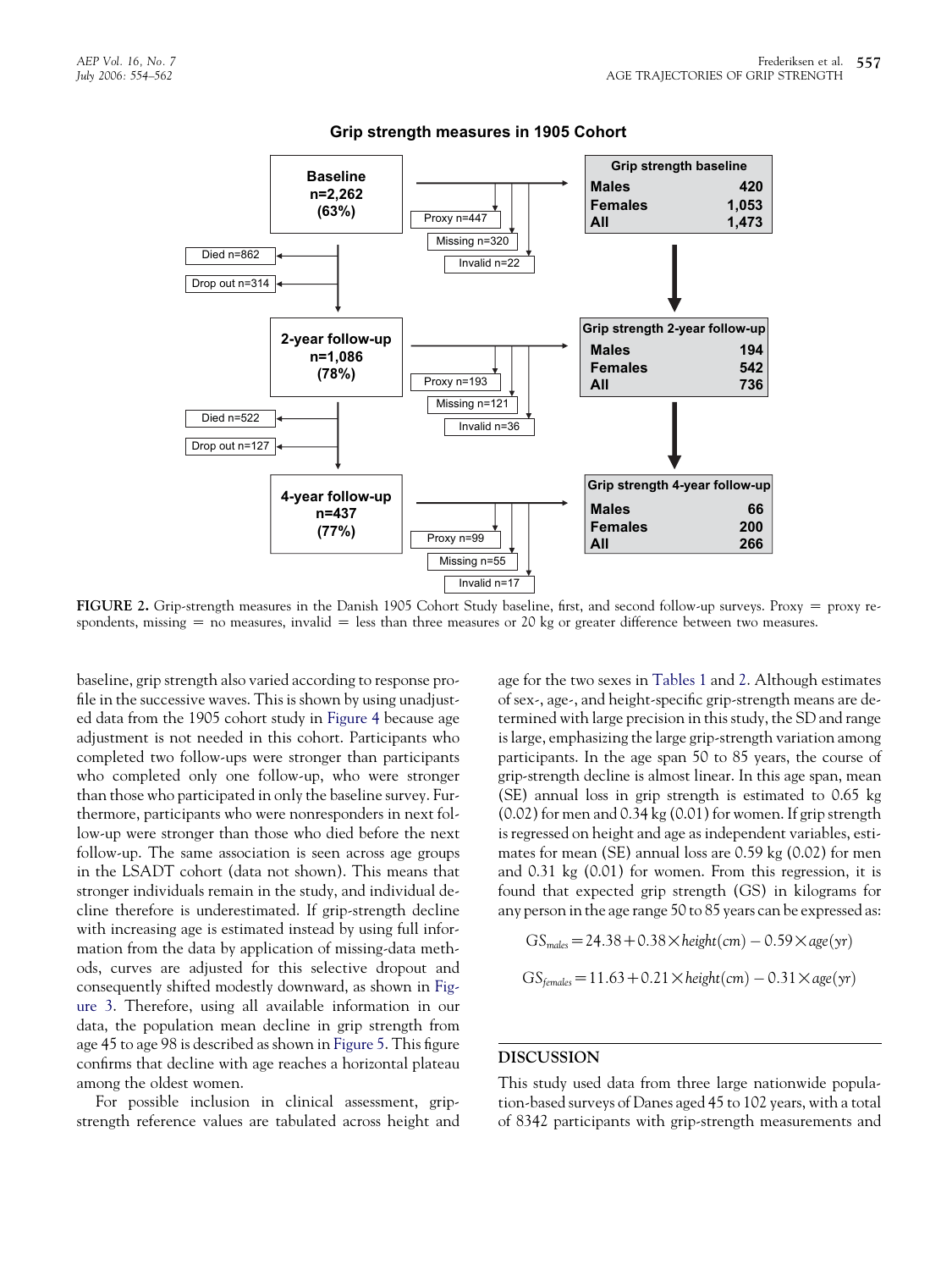<span id="page-4-0"></span>

FIGURE 3. Mean grip strength by age. Data come from three surveys: the Middle Aged Danish Twin cohort study, Longitudinal Study of Aging Danish Twins, and Danish 1905 Cohort Study, and are based on 8342 grip-strength values and up to 4 years of follow-up. Full information–labeled curves were adjusted by using growth-curve models.

up to four years of follow-up. It shows that grip strength declines throughout life for both males and females, but among the oldest women, the curve reaches a horizontal plateau. The course of the decline was found to be almost linear in the age span of 50 to 85 years. Analysis of grip-strength longitudinal data was performed by using a full-information method, as previously described. This was done to take into account that nonparticipation, dropout, and mortality are greater among individuals with lower muscle strength, i.e., stronger individuals remain alive and in the study. This is shown in [Figure 4](#page-5-0) and would lead to underestimation of the age-associated grip-strength decline if not accounted for. Previous studies of age-associated grip-strength decline did not take selective dropout into account, and, as shown in Figure 3, the curves in our study are shifted downward when the full-information method is applied.

It is intriguing that although poor physical functioning is a strong predictor for mortality late in life and although mortality remains greater for males than females at any age, grip strength among men aged 80 years is equal to grip strength among women aged 45 years.

The horizontal plateau in the grip-strength decline observed among the oldest women is in line with previous reports of a decrease in the speed of decline of other aging phenotypes. It thus was reported that mortality in the oldest ages is described by a horizontal or even declining course [\(29\).](#page-7-0)

Because it well established that low grip strength is associated with imminent functional limitations and disability, mortality, and morbidity, our study provides data (expected grip-strength equations and references tables) that can be used as reference if grip-strength measurement is adapted in routine clinical assessment of the middle-aged and older population. These data also provide opportunities to study differences regarding physical functioning, health, and lifespan of the older population in different regions or countries. However, it is possible that the Danish population is not completely comparable to other similar populations because preliminary results from other studies suggested that mean grip strength may vary across countries, even after adjustment for height. If this is the case, country-specific norms may be needed. Furthermore, it seems likely that the population mean and variance are influenced by the hand dynamometer used.

Some issues in our study deserve consideration. Gripstrength measurements were performed by different lay interviewers, which could introduce a measurement bias attributable to interviewers (interviewer effects). However, interviewer effects are very unlikely to be associated with the other contrasts in this study, age of participants, because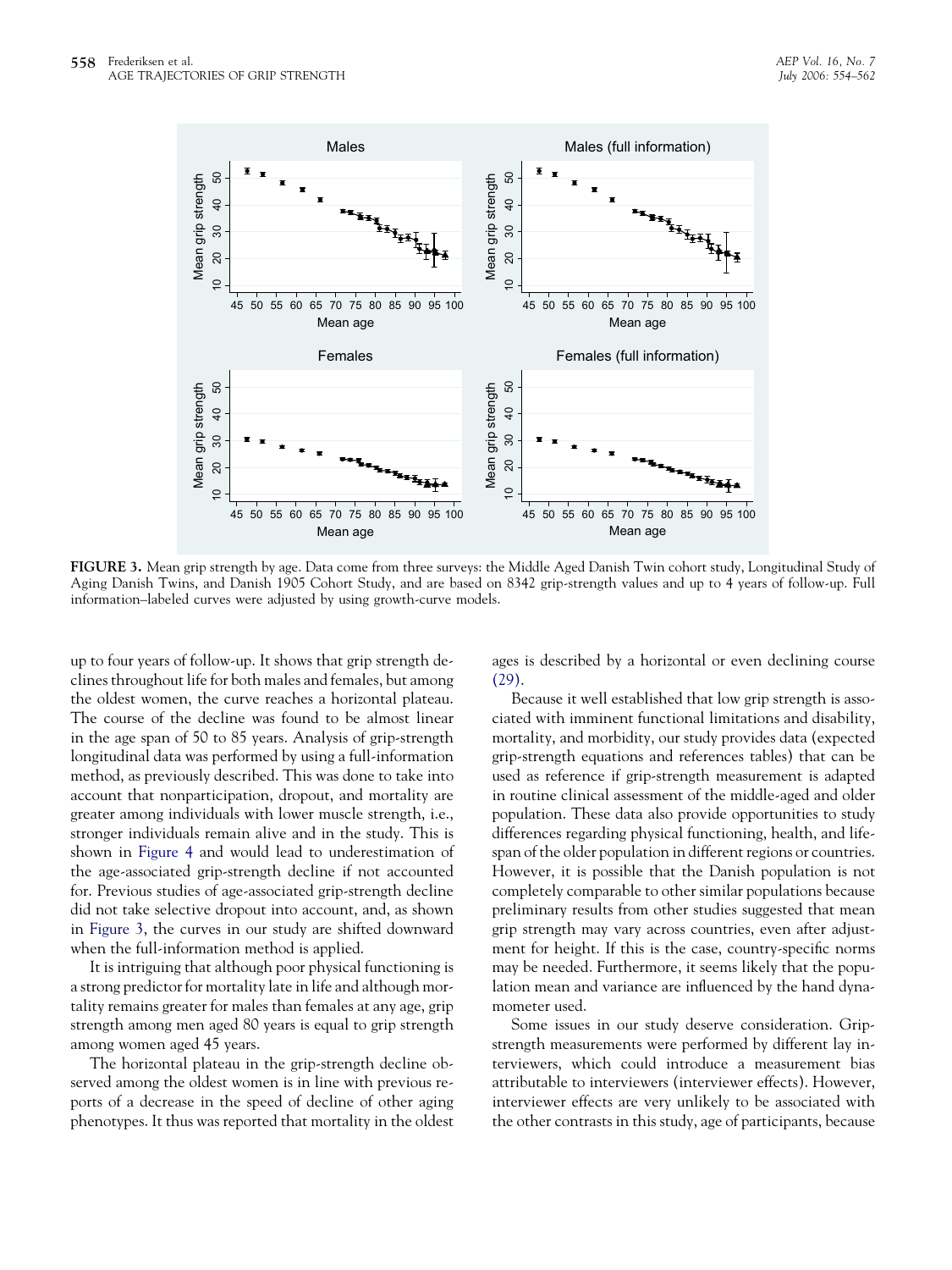<span id="page-5-0"></span>

FIGURE 4. Mean grip strength across response profile in the successive follow-ups in the Danish 1905 Cohort Study.

interviewers were distributed according to region. A large proportion of interviewers participated in all surveys and therefore in different age groups of participants. We previously showed that only a negligible proportion of the variability in another functional ability measure could be attributed to interviewer effects[\(30\).](#page-7-0) In line with this result, differences attributable to interviewer effects accounted for only 1% to 2% of the population variation in grip strength in all three cohorts (data not shown).

The mechanism by which grip strength impacts on disability, morbidity, and mortality is not known. Studies of associations between grip strength and factors that are possible intermediate steps, modifiers, or confounders between grip strength and other aging phenotypes have been reported.



FIGURE 5. Mean grip strength by age. Data come from three surveys: the Middle Aged Danish Twin cohort study, Longitudinal Study of Aging Danish Twins, and Danish 1905 Cohort Study, and are based on 8342 grip-strength values and up to 4 years of follow-up. Curves are smoothed by using the lowess method with bandwidth of 0.4. Linear fit curves are based on linear regression in the age span of 50 to 85 years.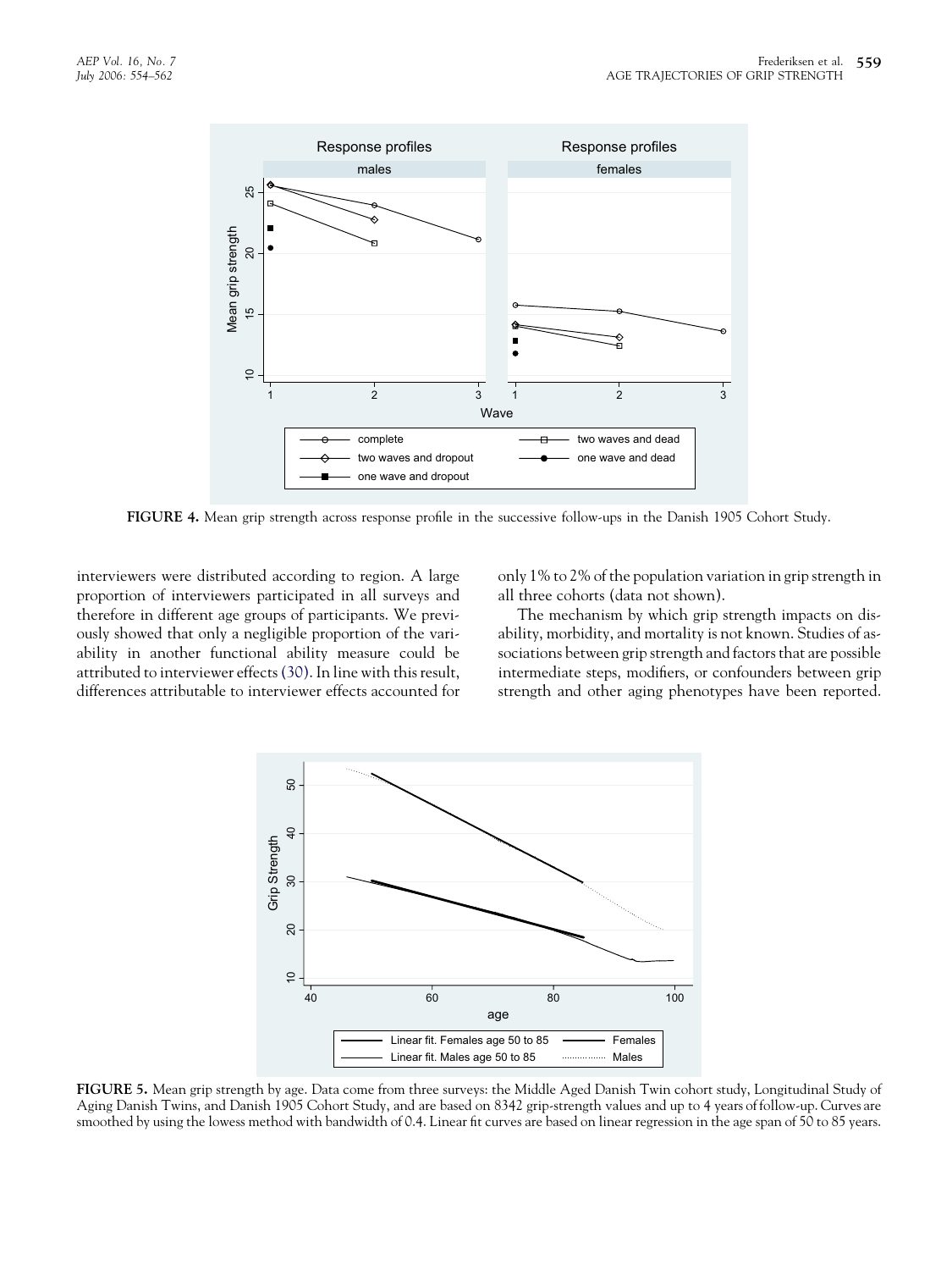<span id="page-6-0"></span>TABLE 1. Grip-strength normal values for males across height in centimeters and age in years

| Height     | Grip strength            |                          |                          |           | Height | Grip strength |           |           |           |
|------------|--------------------------|--------------------------|--------------------------|-----------|--------|---------------|-----------|-----------|-----------|
| $<$ 160 cm | Mean                     | SE                       | <b>SD</b>                | Range     | 175 cm | Mean          | <b>SE</b> | <b>SD</b> | Range     |
| 45         |                          |                          |                          |           | 45     | 51.8          | 0.8       | 6.3       | $39 - 69$ |
| 50         |                          |                          |                          |           | 50     | 51.0          | 0.6       | 7.0       | 29–70     |
| 55         |                          | $\overline{\phantom{0}}$ | $\overline{a}$           |           | 55     | 48.0          | 0.7       | 7.5       | 23-66     |
| 60         |                          |                          |                          |           | 60     | 47.2          | 0.6       | 6.1       | $25 - 62$ |
| 65         | $\overline{\phantom{0}}$ | $\overline{\phantom{0}}$ | $\overline{\phantom{0}}$ |           | 65     | 41.4          | 0.8       | 6.9       | 22–57     |
| 70         | 32.2                     | 2.8                      | 8.5                      | $17 - 51$ | 70     | 40.2          | 0.7       | 7.5       | $15 - 60$ |
| 75         | 30.3                     | 3.0                      | 8.0                      | $16 - 43$ | 75     | 37.3          | 0.7       | 7.7       | $3 - 55$  |
| 80         | 24.0                     | 3.7                      | 5.2                      | $16 - 30$ | 80     | 33.8          | 0.9       | 7.0       | $19 - 58$ |
| 85         | 19.2                     | 2.7                      | 4.6                      | $8 - 27$  | 85     | 29.9          | 1.1       | 6.0       | $15 - 42$ |
| 90         | 19.0                     | 2.0                      | 6.2                      | $6 - 30$  | 90     | 23.5          | 0.8       | 6.8       | $3 - 40$  |
| 95         | 19.4                     | 3.0                      | 5.3                      | $11 - 25$ | 95     | 23.2          | 1.3       | 6.4       | 14–37     |
| 160 cm     |                          |                          |                          |           | 180 cm |               |           |           |           |
| 45         | 47.3                     | 3.7                      | 6.4                      | $38 - 55$ | 45     | 53.6          | 0.8       | 6.6       | $21 - 68$ |
| 50         | 44.0                     | 2.0                      | 5.2                      | $34 - 51$ | 50     | 52.6          | 0.7       | 7.2       | $33 - 71$ |
| 55         | 41.4                     | 1.1                      | 4.2                      | $31 - 47$ | 55     | 51.2          | 0.8       | 6.9       | $33 - 67$ |
| 60         | 37.8                     | 2.0                      | 8.4                      | $11 - 49$ | 60     | 47.7          | 0.9       | 8.2       | 15–65     |
| 65         | 36.1                     | 1.5                      | 5.5                      | $24 - 43$ | 65     | 44.7          | 0.9       | 5.9       | $27 - 60$ |
| 70         | 32.4                     | 1.4                      | 7.1                      | $15 - 51$ | 70     | 40.0          | 1.0       | 8.1       | $17 - 63$ |
| 75         | 32.3                     | 1.1                      | 6.8                      | $9 - 45$  | 75     | 37.7          | 1.0       | 7.6       | 14-60     |
| 80         | 29.3                     | 1.4                      | 6.0                      | $18 - 41$ | 80     | 35.0          | 1.8       | 8.1       | $23 - 57$ |
| 85         | 25.2                     | 1.5                      | 4.6                      | $14 - 34$ | 85     | 28.8          | 1.0       | 2.9       | $22 - 37$ |
| 90         | 21.6                     | 0.8                      | 6.1                      | $3 - 35$  | 90     | 23.2          | 1.1       | 7.1       | $11 - 39$ |
| 95         | 20.5                     | 1.9                      | 7.5                      | $6 - 34$  | 95     | 21.6          | 2.1       | 7.8       | $9 - 39$  |
| 165 cm     |                          |                          |                          |           | 185 cm |               |           |           |           |
| 45         | 49.6                     | 1.7                      | 7.0                      | $40 - 65$ | 45     | 57.2          | 1.0       | 6.8       | $36 - 74$ |
| 50         | 47.7                     | 1.3                      | 7.0                      | $25 - 61$ | 50     | 56.2          | 1.0       | 7.5       | $40 - 74$ |
| 55         | 47.5                     | 0.9                      | 6.4                      | $34 - 68$ | 55     | 51.8          | 1.0       | 7.4       | $32 - 69$ |
| 60         | 43.3                     | 0.7                      | 5.0                      | $30 - 54$ | 60     | 48.0          | 1.8       | 9.8       | $22 - 62$ |
| 65         | 40.5                     | 0.9                      | 6.7                      | $20 - 54$ | 65     | 44.9          | 1.1       | 6.1       | $25 - 59$ |
| 70         | 35.7                     | 0.7                      | 6.9                      | $15 - 52$ | 70     | 42.0          | 1.5       | 7.4       | $23 - 62$ |
| 75         | 33.1                     | 0.7                      | 7.1                      | $10 - 49$ | 75     | 37.0          | 1.4       | 6.3       | $23 - 50$ |
| 80         | 31.7                     | 0.9                      | 7.6                      | $12 - 48$ | 80     | 38.1          | 3.4       | 8.4       | $29 - 53$ |
| 85         | 27.2                     | 1.0                      | 6.5                      | $13 - 45$ | 85     |               |           |           |           |
| 90         | 22.8                     | 0.5                      | 6.2                      | $9 - 42$  | 90     | 22.3          | 1.3       | 5.6       | $12 - 33$ |
| 95         | 21.5                     | 0.9                      | 6.4                      | $9 - 38$  | 95     | 22.9          | 3.6       | 7.3       | $12 - 33$ |
| 170 cm     |                          |                          |                          |           |        |               |           |           |           |
| 45         | 49.5                     | 1.2                      | 7.9                      | $45 - 55$ |        |               |           |           |           |
| 50         | 49.7                     | 0.7                      | 7.3                      | $45 - 54$ |        |               |           |           |           |
| 55         | 45.8                     | 0.6                      | 6.6                      | $41 - 50$ |        |               |           |           |           |
| 60         | 44.0                     | 0.6                      | 6.4                      | $40 - 48$ |        |               |           |           |           |
| 65         | 41.9                     | 0.7                      | 6.9                      | 37-47     |        |               |           |           |           |
| 70         | 37.0                     | 0.5                      | 6.7                      | $33 - 42$ |        |               |           |           |           |
| 75         | 35.3                     | 0.4                      | 6.2                      | $31 - 40$ |        |               |           |           |           |
| 80         | 32.9                     | 0.6                      | 6.4                      | $29 - 38$ |        |               |           |           |           |
| 85         | 30.9                     | 0.7                      | 5.0                      | $27 - 35$ |        |               |           |           |           |
| 90         | 24.0                     | 0.6                      | 7.1                      | $20 - 29$ |        |               |           |           |           |
| 95         | 22.4                     | 0.7                      | 5.8                      | $19 - 26$ |        |               |           |           |           |

Low grip-strength levels or a steep decline thus has associated with recently diagnosed rheumatoid arthritis[\(31\),](#page-7-0) depressed mood [\(32\)](#page-7-0), high insulin levels [\(33\),](#page-7-0) and high levels of serologic markers for inflammation (interleukin 6, tumor necrosis factor *a*, and C-reactive protein) [\(34, 35\)](#page-7-0). Another potential confounder for the association between grip

strength and aging phenotypes is physical activity. It is well documented that grip strength is associated with physical activity (i.e., more active individuals have a stronger grip) [\(2, 36, 37\)](#page-7-0), which in itself predicts better survival [\(38, 39\)](#page-8-0), less disability [\(40\)](#page-8-0), and less morbidity [\(41, 42\).](#page-8-0) However, a conceivable explanation for the positive

TABLE 2. Grip-strength normal values for women across height in centimeters and age in years

| Height     | Grip strength            |                          |                          |                          | Height | Grip strength |           |           |           |
|------------|--------------------------|--------------------------|--------------------------|--------------------------|--------|---------------|-----------|-----------|-----------|
| $<$ 150 cm | Mean                     | <b>SE</b>                | <b>SD</b>                | Range                    | 165 cm | Mean          | <b>SE</b> | <b>SD</b> | Range     |
| 45         | $\overline{\phantom{0}}$ | $\equiv$                 | $\overline{\phantom{0}}$ | $\overline{\phantom{0}}$ | 45     | 31.2          | 0.5       | 4.7       | $20 - 45$ |
| 50         | $\overline{\phantom{0}}$ | $\overline{\phantom{0}}$ | $\equiv$                 |                          | 50     | 29.7          | 0.5       | 6.0       | $6 - 48$  |
| 55         |                          |                          |                          |                          | 55     | 28.1          | 0.4       | 5.3       | $8 - 43$  |
| 60         |                          |                          |                          |                          | 60     | 27.7          | 0.4       | 4.7       | $10 - 41$ |
| 65         |                          |                          |                          |                          | 65     | 25.8          | 0.5       | 5.0       | $13 - 41$ |
| 70         | 18.6                     | 0.9                      | 3.0                      | $14 - 25$                | 70     | 23.8          | 0.4       | 5.0       | $11 - 39$ |
| 75         | 18.1                     | $0.8\,$                  | 2.9                      | $12 - 26$                | 75     | 22.6          | 0.4       | 5.0       | $9 - 34$  |
| 80         | 16.9                     | 1.0                      | 2.8                      | $10 - 21$                | 80     | 20.1          | 0.4       | 4.2       | $9 - 32$  |
| 85         | 14.5                     | 1.7                      | 2.9                      | $7 - 17$                 | 85     | 17.9          | 0.6       | 4.7       | $7 - 35$  |
| 90         | 12.6                     | 0.4                      | 3.0                      | $3 - 18$                 | 90     | 14.1          | 0.3       | 4.1       | $2 - 25$  |
| 95         | 11.7                     | 1.0                      | 4.2                      | $3 - 18$                 | 95     | 14.4          | 0.5       | 4.5       | $4 - 25$  |
| 150 cm     |                          |                          |                          |                          | 170 cm |               |           |           |           |
| 45         | 25.9                     | 1.0                      | 3.3                      | $15 - 33$                | 45     | 32.1          | 0.9       | 5.6       | $17 - 43$ |
| 50         | 28.2                     | 1.4                      | 4.3                      | $24 - 40$                | 50     | 31.6          | 0.6       | 5.3       | $19 - 43$ |
| 55         | 25.2                     | 1.2                      | 3.8                      | $15 - 32$                | 55     | 29.9          | 0.7       | 5.0       | $17 - 42$ |
| 60         | 21.3                     | 1.1                      | 4.0                      | $15 - 35$                | 60     | 28.4          | 0.8       | 5.1       | $5 - 41$  |
| 65         | 21.2                     | 0.9                      | 4.0                      | $10 - 26$                | 65     | 26.8          | 1.2       | 5.5       | $16 - 40$ |
| 70         | 21.2                     | 0.7                      | 4.3                      | $12 - 33$                | 70     | 25.1          | 0.7       | 4.8       | $12 - 42$ |
| 75         | 19.5                     | 0.7                      | 4.6                      | $3 - 32$                 | 75     | 23.1          | 0.6       | 4.3       | $12 - 37$ |
| 80         | 17.5                     | 0.6                      | 4.0                      | $4 - 27$                 | 80     | 20.7          | 0.8       | 5.0       | $9 - 32$  |
| 85         | 17.3                     | 0.7                      | 4.4                      | $7 - 27$                 | 85     | 18.7          | 0.8       | 2.8       | $10 - 23$ |
| 90         | 12.9                     | 0.3                      | 4.4                      | $2 - 25$                 | 90     | 14.9          | 0.7       | 5.6       | $4 - 29$  |
| 95         | 13.5                     | 0.5                      | 4.5                      | $2 - 25$                 | 95     | 13.8          | 0.7       | 3.4       | $8 - 20$  |
| 155 cm     |                          |                          |                          |                          | 175 cm |               |           |           |           |
| 45         | 28.3                     | 1.3                      | 6.1                      | $16 - 42$                | 45     | 34.2          | 1.5       | 5.6       | $22 - 44$ |
| 50         | 27.5                     | 0.6                      | 4.1                      | $14 - 34$                | 50     | 31.7          | 1.0       | 5.6       | $18 - 42$ |
| 55         | 26.2                     | 0.7                      | 5.1                      | $8 - 40$                 | 55     | 31.5          | 1.5       | 5.8       | 19-41     |
| 60         | 24.7                     | 0.6                      | 5.0                      | $11 - 35$                | 60     | 27.5          | 1.4       | 5.8       | $10 - 36$ |
| 65         | 24.1                     | 0.6                      | 4.8                      | $13 - 38$                | 65     | 28.3          | 1.4       | 3.4       | $22 - 33$ |
| 70         | 22.0                     | 0.5                      | 4.8                      | $8 - 35$                 | 70     | 24.2          | 1.4       | 3.3       | $13 - 34$ |
| 75         | 21.1                     | 0.4                      | 4.7                      | $6 - 36$                 | 75     | 27.4          | 1.7       | 5.5       | $20 - 37$ |
| 80         | 18.8                     | 0.5                      | 4.8                      | $7 - 34$                 | 80     | 22.9          | 1.3       | 3.9       | $16 - 28$ |
| 85         | 16.2                     | 0.5                      | 3.7                      | $7 - 27$                 | 85     |               |           |           |           |
| 90         | 12.9                     | 0.3                      | 4.4                      | $3 - 29$                 | 90     | 12.3          | 1.0       | 3.9       | $6 - 22$  |
| 95         | 13.4                     | 0.4                      | 4.6                      | $2 - 28$                 | 95     | 13.0          | 1.9       | 4.5       | $6 - 23$  |
| 160 cm     |                          |                          |                          |                          |        |               |           |           |           |
| 45         | 28.5                     | 0.7                      | 5.4                      | $15 - 49$                |        |               |           |           |           |
| 50         | 28.8                     | 0.5                      | 5.6                      | $10 - 41$                |        |               |           |           |           |
| 55         | 26.7                     | 0.5                      | 5.1                      | $6 - 38$                 |        |               |           |           |           |
| 60         | 25.7                     | 0.4                      | 4.8                      | $13 - 40$                |        |               |           |           |           |
| 65         | 25.4                     | 0.5                      | 4.9                      | $13 - 39$                |        |               |           |           |           |
| 70         | 23.2                     | 0.4                      | 5.3                      | $10 - 37$                |        |               |           |           |           |
| 75         | 21.1                     | 0.3                      | 4.8                      | $5 - 37$                 |        |               |           |           |           |
| 80         | 19.5                     | 0.3                      | 3.9                      | $9 - 33$                 |        |               |           |           |           |
| 85         | 17.7                     | 0.5                      | 4.5                      | $5 - 30$                 |        |               |           |           |           |
| 90         | 13.9                     | 0.2                      | 4.5                      | $2 - 27$                 |        |               |           |           |           |
| 95         | 13.5                     | 0.3                      | 4.3                      | $3 - 28$                 |        |               |           |           |           |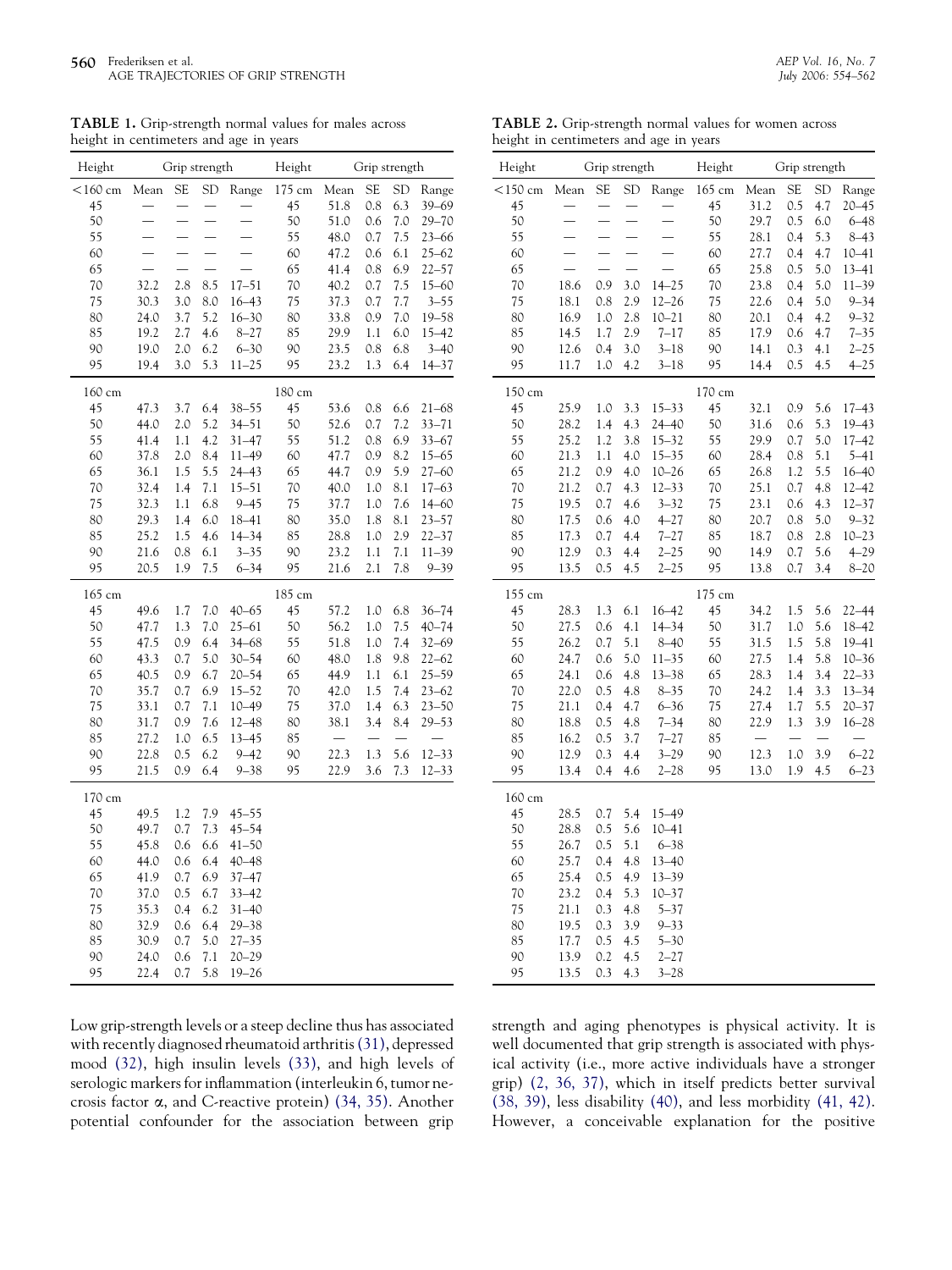<span id="page-7-0"></span>In conclusion, we report the course of the age-associated decline in grip strength from age 45 and onward. Because grip strength, in addition to being inexpensive and easy to measure, is associated with current and future physical functioning, morbidity, and mortality, grip-strength assessment in clinical care is facilitated by the present reference data. Furthermore, the data possibly can be used for studying differences in aging across regions and countries.

#### **REFERENCES**

- 1. Rantanen T, Masaki K, Foley D, Izmirlian G, White L, Guralnik JM. Grip strength changes over 27 yr in Japanese-American men. J Appl Physiol. 1998;85:2047–2053.
- 2. Rantanen T, Era P, Heikkinen E. Physical activity and the changes in maximal isometric strength in men and women from the age of 75 to 80 years. J Am Geriatr Soc.. 1997;45:1439–1445.
- 3. Kallman DA, Plato CC, Tobin JD. The role of muscle loss in the agerelated decline of grip strength: Cross-sectional and longitudinal perspectives. J Gerontol. 1990;45:M82–M88.
- 4. Metter EJ, Conwit R, Tobin J, Fozard JL. Age-associated loss of power and strength in the upper extremities in women and men. J Gerontol A Biol Sci Med Sci. 1997;52:B267–B276.
- 5. Bassey EJ, Harries UJ. Normal values for handgrip strength in 920 men and women aged over 65 years, and longitudinal changes over 4 years in 620 survivors. Clin Sci (Lond). 1993;84:331–337.
- 6. Larsson L, Grimby G, Karlsson J. Muscle strength and speed of movement in relation to age and muscle morphology. J Appl Physiol. 1979;46:451– 456.
- 7. Mathiowetz V, Kashman N, Volland G, Weber K, Dowe M, Rogers S. Grip and pinch strength: Normative data for adults. Arch Phys Med Rehabil. 1985;66:69–74.
- 8. Montoye HJ, Lamphiear DE. Grip and arm strength in males and females, age 10 to 69. Res Q. 1977;48:109–120.
- 9. Rantanen T, Pertti E, Kauppinen M, Heikkinen E. Maximal isometric muscle strength and socioeconomic status, health, and physical activity in 75-year-old persons. J Aging Phys Activity. 1994;2:206–220.
- 10. Nybo H, Gaist D, Jeune B, McGue M, Vaupel JW, Christensen K. Functional status and self-rated health in 2,262 nonagenarians: The Danish 1905 Cohort Survey. J Am Geriatr Soc. 2001;49:601–609.
- 11. Rantanen T, Era P, Heikkinen E. Maximal isometric strength and mobility among 75-year-old men and women. Age Ageing. 1994;23:132–137.
- 12. Rantanen T, Guralnik JM, Sakari-Rantala R, Leveille S, Simonsick EM, Ling S, et al. Disability, physical activity, and muscle strength in older women: The Women's Health and Aging Study. Arch Phys Med Rehabil. 1999;80:130–135.
- 13. Blake AJ, Morgan K, Bendall MJ, Dallosso H, Ebrahim SB, Arie TH, et al. Falls by elderly people at home: Prevalence and associated factors. Age Ageing. 1988;17:365–372.
- 14. Rantanen T, Harris T, Leveille SG, Visser M, Foley D, Masaki K, et al. Muscle strength and body mass index as long-term predictors of mortality in initially healthy men. J Gerontol A Biol Sci Med Sci. 2000;55:M168– M173.
- 15. Fujita Y, Nakamura Y, Hiraoka J, Kobayashi K, Sakata K, Nagai M, et al. Physical-strength tests and mortality among visitors to health-promotion centers in Japan. J Clin Epidemiol. 1995;48:1349–1359.
- 16. Al Snih S, Markides KS, Ray L, Ostir GV, Goodwin JS. Handgrip strength and mortality in older Mexican Americans. J Am Geriatr Soc. 2002; 50:1250–1256.
- 17. Phillips P. Grip strength, mental performance and nutritional status as indicators of mortality risk among female geriatric patients. Age Ageing. 1986;15:53–56.
- 18. Gaist D, Bathum L, Skytthe A, Jensen TK, McGue M, Vaupel JW, et al. Strength and anthropometric measures in identical and fraternal twins: No evidence of masculinization of females with male co-twins. Epidemiology. 2000;11:340–343.
- 19. Sehl ME, Yates FE. Kinetics of human aging: I. Rates of senescence between ages 30 and 70 years in healthy people. J Gerontol A Biol Sci Med Sci. 2001;56:B198–B208.
- 20. Christensen K, Holm NV, McGue M, Corder L, Vaupel JW. A Danish population-based twin study on general health in the elderly. J Aging Health. 1999;11:49–64.
- 21. Nybo H, Gaist D, Jeune B, Bathum L, McGue M, Vaupel JW, et al. The Danish 1905 Cohort: A genetic-epidemiological nationwide survey. J Aging Health. 2001;13:32–46.
- 22. Skytthe A, Kyvik KO, Holm N, Vaupel J, Christensen K. The Danish Twin Registry: 127 Birth cohorts of twins. Twin Res. 2002;5:352–357.
- 23. Frank L. Epidemiology. When an entire country is a cohort. Science. 2000;287:2398–2399.
- 24. Oxford KL. Elbow positioning for maximum grip performance. J Hand Ther. 2000;13:33–36.
- 25. Little RJ, Rubin DB. Causal effects in clinical and epidemiological studies via potential outcomes: Concepts and analytical approaches. Annu Rev Public Health. 2000;21:121–145.
- 26. Dufouil C, Brayne C, Clayton D. Analysis of longitudinal studies with death and drop-out: A case study. Stat Med. 2004;23:2215–2226.
- 27. Reilly M, Pepe M. The relationship between hot-deck multiple imputation and weighted likelihood. Stat Med. 1997;16:5–19.
- 28. StataCorp. Reference Manual. Stata Statistical Software: Release 8.0 College Station, TX StataCorp, 2004.
- 29. Vaupel JW, Carey JR, Christensen K, Johnson TE, Yashin AI, Holm NV, et al. Biodemographic trajectories of longevity. Science. 1998;280:855–860.
- 30. Christensen K, McGue M, Yashin A, Iachine I, Holm NV, Vaupel JW. Genetic and environmental influences on functional abilities in Danish twins aged 75 years and older. J Gerontol A Biol Sci Med Sci. 2000; 55:M446–M452.
- 31. Hakkinen A, Hannonen P, Hakkinen K. Muscle strength in healthy people and in patients suffering from recent-onset inflammatory arthritis. Br J Rheumatol. 1995;34:355–360.
- 32. Rantanen T, Penninx BW, Masaki K, Lintunen T, Foley D, Guralnik JM. Depressed mood and body mass index as predictors of muscle strength decline in old men. J Am Geriatr Soc. 2000;48:613–617.
- 33. Lazarus R, Sparrow D, Weiss ST. Handgrip strength and insulin levels: Cross-sectional and prospective associations in the Normative Aging Study. Metabolism. 1997;46:1266–1269.
- 34. Visser M, Pahor M, Taaffe DR, Goodpaster BH, Simonsick EM, Newman AB, et al. Relationship of interleukin-6 and tumor necrosis factor-alpha with muscle mass and muscle strength in elderly men and women: The Health ABC Study. J Gerontol A Biol Sci Med Sci. 2002;57:M326–M332.
- 35. Taaffe DR, Harris TB, Ferrucci L, Rowe J, Seeman TE. Cross-sectional and prospective relationships of interleukin-6 and C-reactive protein with physical performance in elderly persons: MacArthur Studies of Successful Aging. J Gerontol A Biol Sci Med Sci. 2000;55:M709–M715.
- 36. Rantanen T, Sipila S, Suominen H. Muscle strength and history of heavy manual work among elderly trained women and randomly chosen sample population. Eur J Appl Physiol Occup Physiol. 1993;66:514–517.